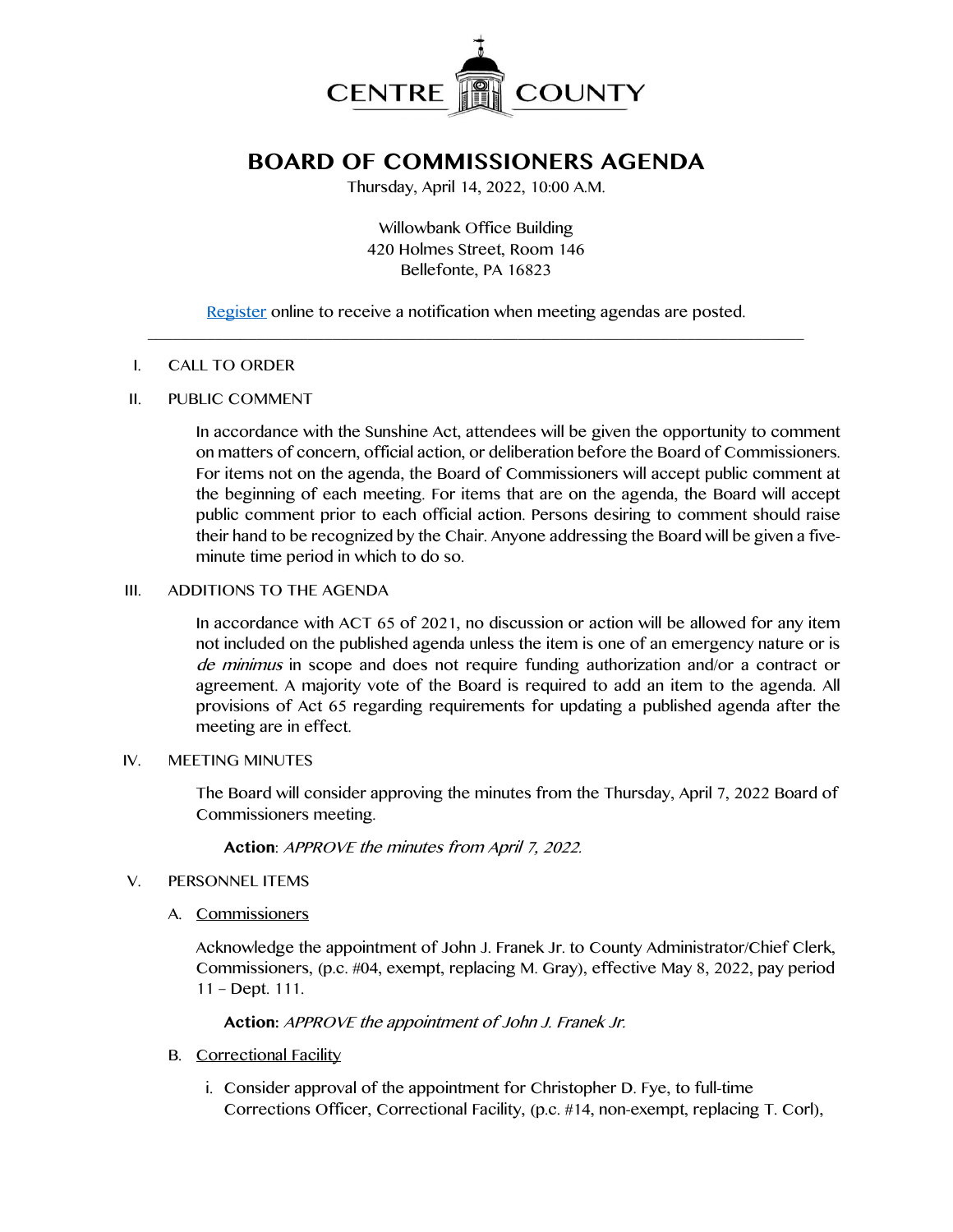at SG-N10X(01)--\$17.50/hour, effective April 25, 2022, pay period 10. Conditional upon satisfactory completion of pre-employment requirements. Salary budget savings for 2022 \$8,111, annualized salary savings for 2023 \$6,760 - Dept. 333.

- ii. Consider approval of the appointment for Aaron Z. Wilson, to full-time Corrections Officer, Correctional Facility, (p.c. #60, non-exempt, replacing J. Decker), at SG-N10X(01)--\$17.50/hour, effective April 25, 2022, pay period 10. Conditional upon satisfactory completion of pre-employment requirements. Salary budget savings for 2022 \$16,296, annualized salary savings for 2023 \$5,200 - Dept. 333.
- iii. Consider approval of the personnel requisition for full-time Corrections Officer, Correctional Facility, (p.c. #54, non-exempt, replacing W. Warner), at SG-N10, effective retro to April 4, 2022, pay period 8 – Dept. 333.
- iv. Consider approval of the personnel requisition for full-time Kitchen Supervisor, Correctional Facility, (p.c. #81, non-exempt, replacing G. Port), at SG-N08, effective retro to April 5, 2022, pay period 8 – Dept. 333.

**Action:** APPROVE the Correctional Facility items i-iv.

C. Emergency Services – Consider approval of the personnel requisition for full-time Administrative Assistant EMA, Emergency Services, (p.c. #04, non-exempt, replacing A. Ranio), at SG-N10, effective retro to April 5, 2022, pay period 8 – Dept. 351.

**Action:** APPROVE the personnel requisition for Emergency Services.

D. Facilities Management – Consider approval of the personnel requisition for full-time Facilities Technician 1, Facilities Management, (p.c. #25, non-exempt, replacing C. Pettenger), at SG-N09, effective retro to April 8, 2022, pay period 8 – Dept. 161.

**Action:** APPROVE the personnel requisition for Facilities Management.

# VI. REPORT ON JUDICIAL PERSONNEL ITEMS

## VII. REPORT ON ROW OFFICE PERSONNEL ITEMS

Sheriff – Sheriff Bryan Sampsel has approved the personnel requisition for part-time Deputy Sheriff/Security, Sheriff, (p.c. #20, non–exempt, replacing E. Cain), at SG-N08, effective April 6, 2022, pay period 8 – Dept. 211.

## VIII. NON-PERSONNEL ITEMS

Planning and Community Development – Pennsylvania's Department of Community and Economic Development (DCED) to serve as the Registered State Basic Agency for the Moshannon Valley EMS Appalachian Regional Commission grant in the amount of \$300,000 in the construction of a new 9,900 sq. ft. ambulance and training headquarters – Dept. 151.

**Action:** APPROVE Pennsylvania's Department of Community and Economic Development to serve as the Registered State Basic Agency for the Moshannon Valley EMS Appalachian Regional Commission grant.